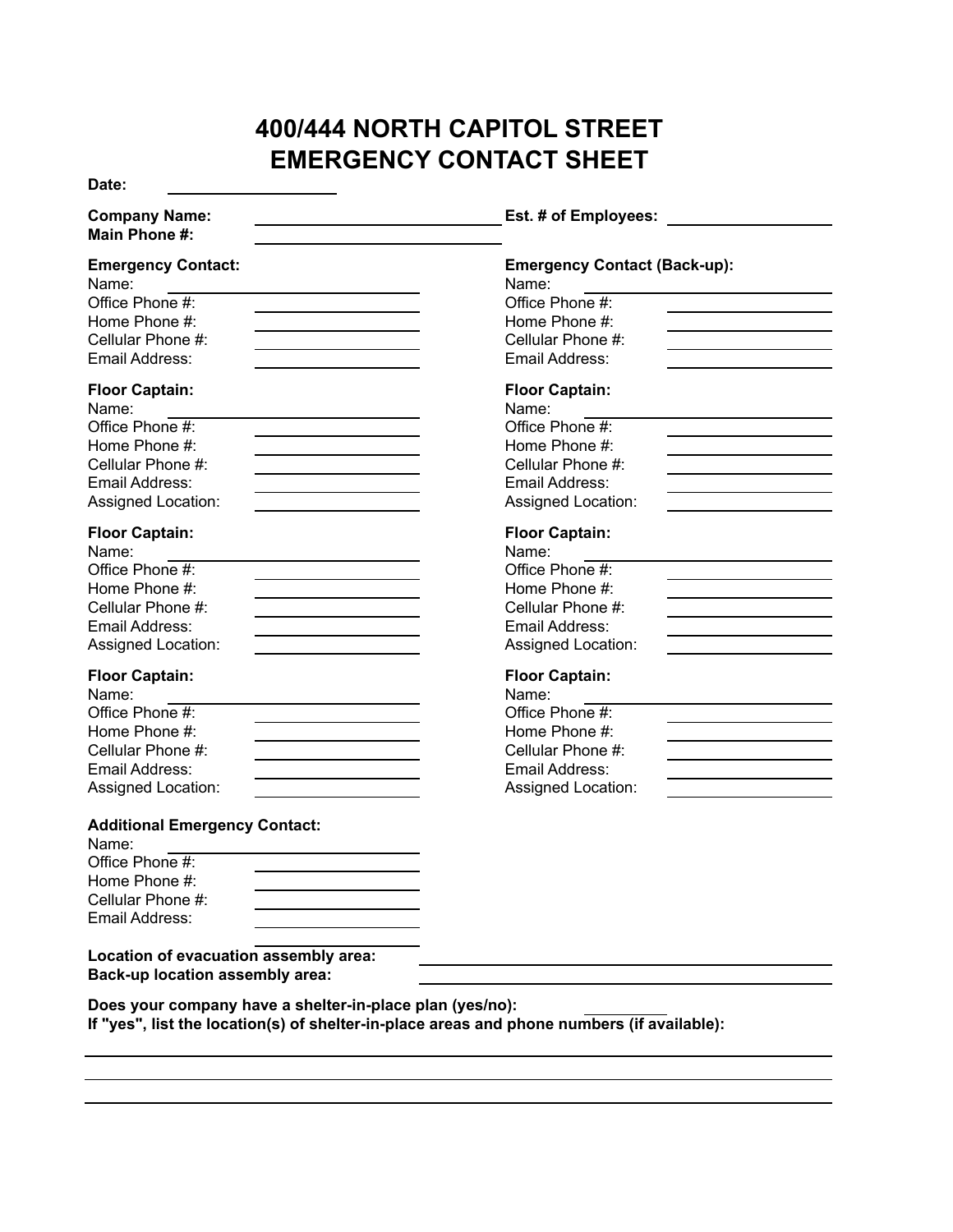**Please list the names of any employees or regular visitors who have special needs and identify the needs and the individuals office location within the suite:**

<u> 1980 - Johann Barn, mars an t-Amerikaansk politiker (</u> 

 $\sim 10^{-10}$